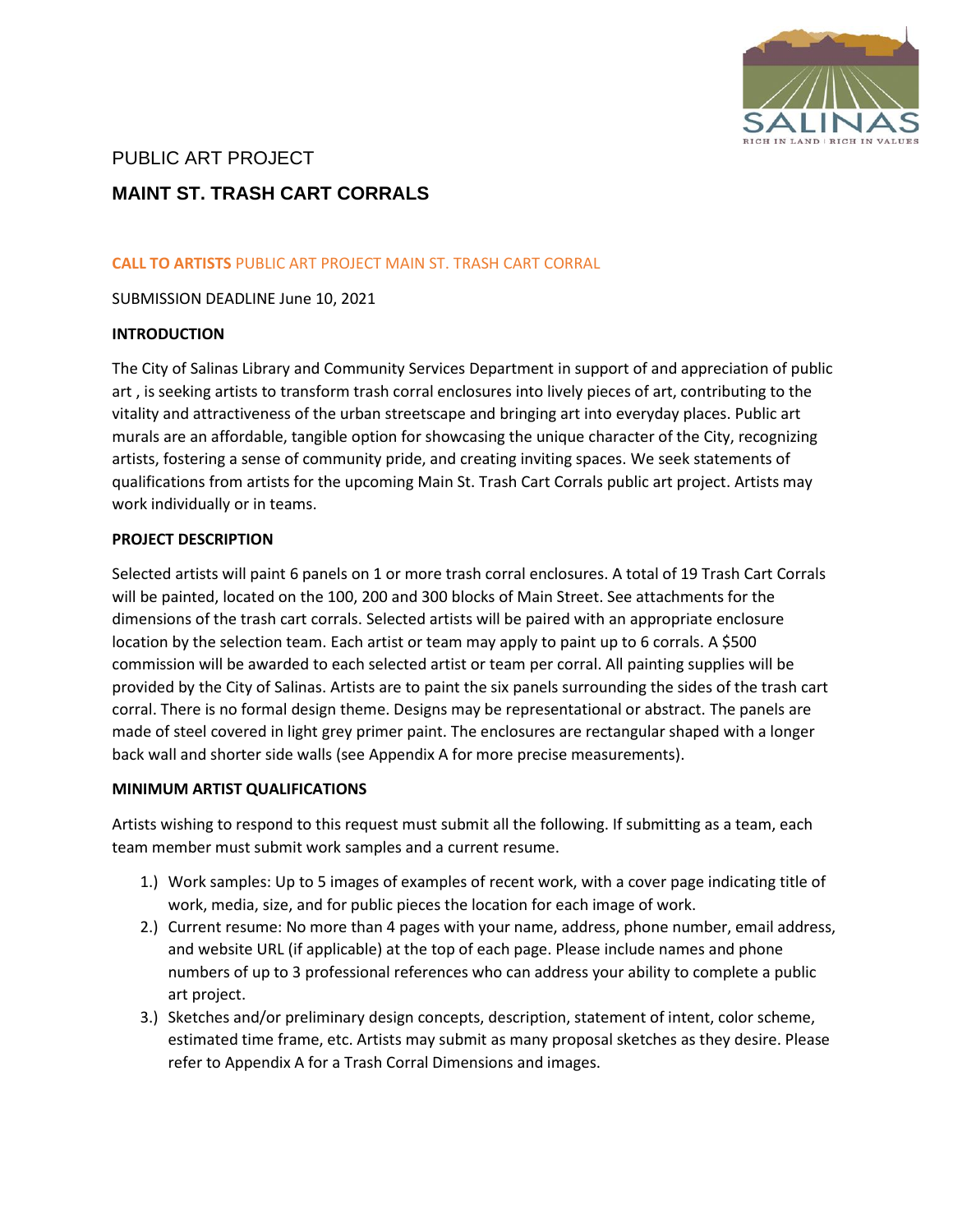APPLICATION PROCESS SUBMISSION DEADLINE All applications must be mailed or delivered by 11:59 p.m. on June 10, 2021, to

- 200 Lincoln Ave. Salinas, CA 93901, Att: Jose Arreola or
- emailed to [jose.arreola@ci.salinas.ca.us](mailto:jose.arreola@ci.salinas.ca.us) subject: "Trash Corral Public Art." o Please submit application as a single PDF file via email:

Incomplete or late applications will not be reviewed. We recommend submitting your application materials at least 1-2 business days before the deadline.

## **ARTIST SELECTION PROCESS**

A selection committee led by city staff and composed of artist and members the Salinas City Center Improvement Association will review all submission to ensure they meet the minimum qualifications and rank them using a rubric. Artists selections will be announced June 18, 2021. A design must be submitted for each individual trash cart corral that the artist is applying for.

The rubric will rate Artists on:

- Quality and creativity of previous work
- Their concept or vision for an entire enclosure.
- The design quality and originality,
- The way the artwork that will enhance the surrounding area.

Artists may utilize a single design that can wrap across all six panels of the trash cart corral, creating a single uniform image, or individual images on each side. Questions, inquiries, and requests for additional information should be directed t[o jose.arreola@ci.salinas.ca.us](mailto:jose.arreola@ci.salinas.ca.us) . The City highly encourages submission of artwork from artists who may have not created public art in the past. Application deadline –June 10, 2021.Artists are also encouraged to submit attention-grabbing design that people want in the background of pictures and selfies.

The following are guidelines for designs:

- Designs should contribute to the visual quality of the surrounding streetscape. For example, consider using a limited palette of colors and simple graphic images to avoid visual clutter.
- Keep in mind how the mural will look in an urban landscape (e.g., in a parking lot) and from a distance.
- Designs may not include a logo, trade name, or copyrighted or trademarked image and must be an original design created by the artist or team of artists submitting.
- Images that convey messages appearing to advertise or promote a private entity (corporation, neighborhood business, chamber of commerce, or other community organization) will not be accepted.
- If artwork includes photography of partially or entirely recognizable people, the artist must provide the City with release statements from all parties.
- Artists should bear in mind that the audiences will be broad-based and of all ages. Designs must be suitable for the entire community to view.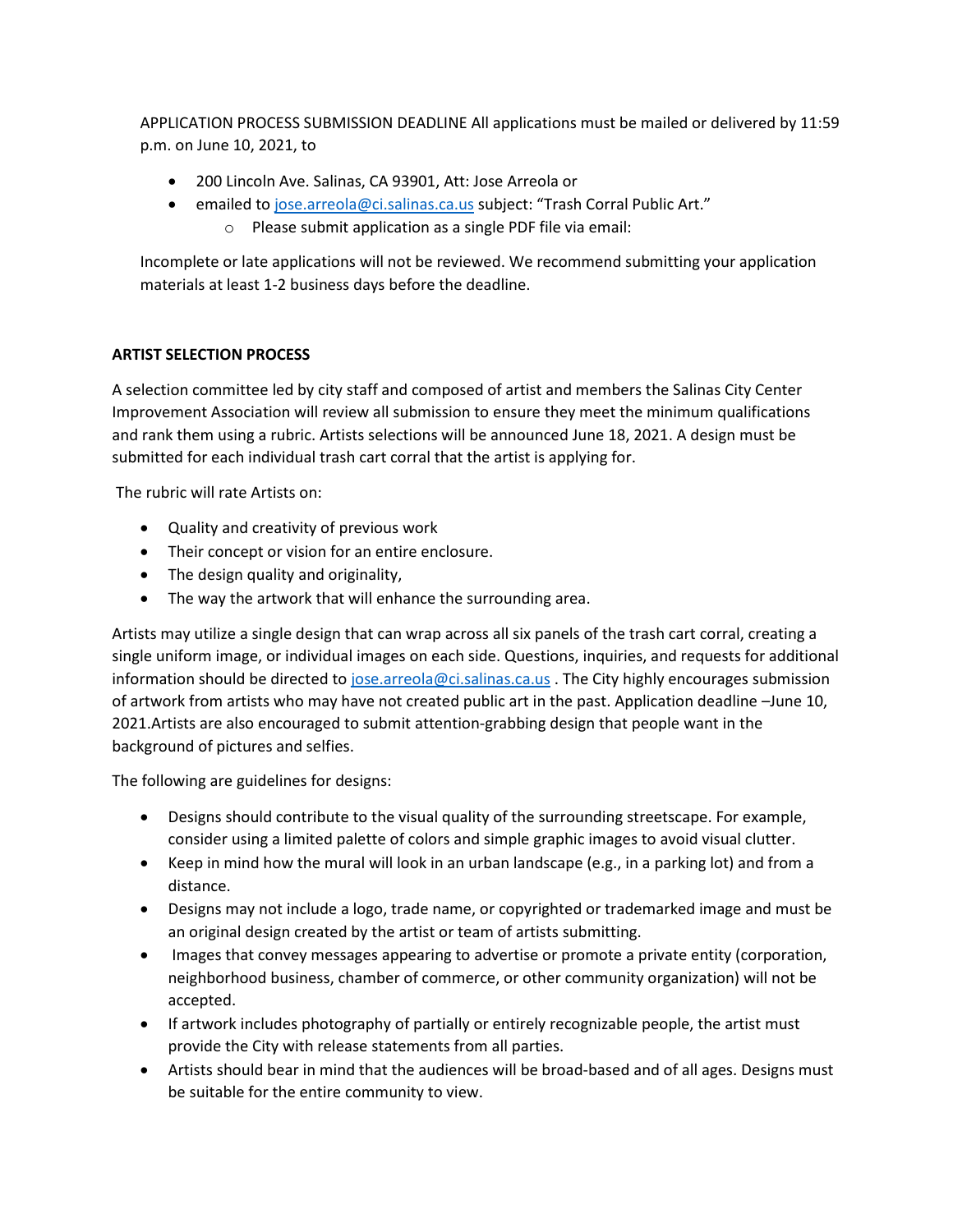• Designs shall not depict religious or partisan themes, inappropriate imagery (profanity, nudity, violence, illegal activity, etc.), nor constitute defamation, nor include any hidden, subliminal, or camouflaged messages of any kind.

As in all competitions, the City reserves the right to revise the project parameters as needed, accept a proposal with modifications, or to reject all proposals if no consensus is reached on final selection. The panel will review all application materials and make recommendations for selected artwork. Selection will be based on a review of each applicant's style, previous artwork and ideas included with the preliminary design concept, with a focus on professionalism, artistic merit, creativity, diversity, overall impact on the community, and realistic expectation of project completion. The City is committed to the non-discriminatory treatment of all persons in the delivery of goods and services. Previous experience with public or private commissions, especially working on life-sized canvases, is desirable, but not required. The City will pay a stipend of \$500 per enclosure to the artist within 60 days of completion of work. It is the selected artists' responsibility to submit a W-9 form before painting commences.

### PROJECT TIMELINE

This schedule is contingent upon the City's project schedule and may be changed at any time.

- May 21, 2021 Call to Artists released
- June 10, 2021 Deadline for response by 11:59 p.m.
- June 18, 2021 Notification of selected artists (anticipated)
- June 21, 2021 Update to the Public Arts Commission
- Week of June 21, 2021 Execution of contracts (anticipated)
- Mid-August 2021 Artist work begins (anticipated)
- Early November 2021 Artist work completed (anticipated)
- Mid-December 2021 City Council presentation (anticipated)

## **REQUIREMENTS FOR SELECTED ARTISTS**

Selected artist(s) must:

- A. Provide a detailed sketch of the proposed design for approval. The Public Arts Commission may request changes to the sketch to meet desired design specifications. The sketch must accurately represent the final piece; any changes must be minor and may not include changes to color palette or content. Major changes constitute a breach of agreement, and payment will not be remitted.
- B. Attend an orientation with City staff introducing them to the enclosure site, providing technical guidance and expectations for the project, and establishing a painting schedule, timeline, and any special accommodations.
- C. Notify City staff at least 48 hours before painting is to begin so that the area can be marked off. Enclosures will be cleaned and primed prior to painting.
- D. Paint only the areas assigned by City staff.
- E. Protect all areas from dripping and overspray with drop cloths, cardboard, or other suitable material.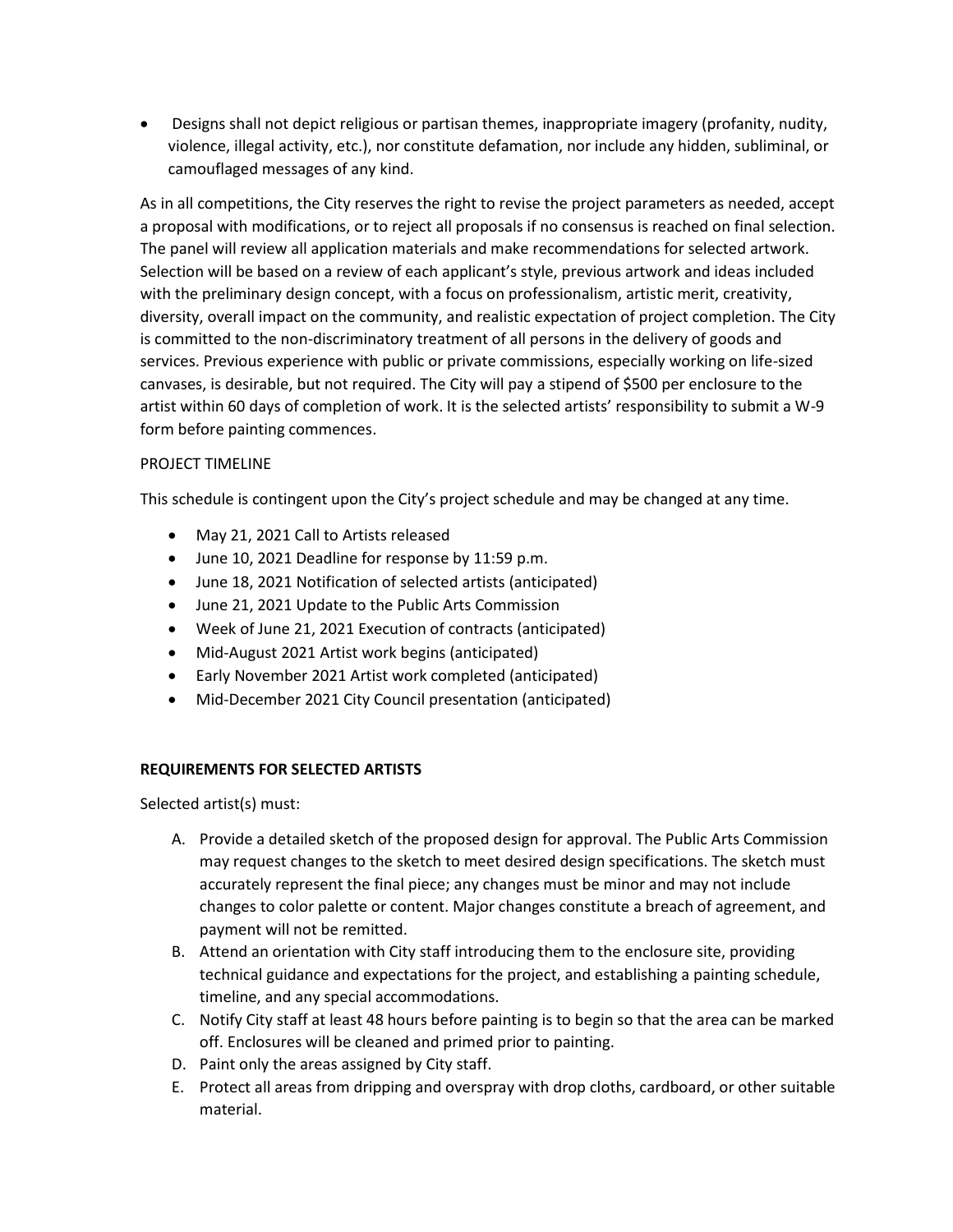- F. Painting may only occur during the hours of 9 a.m. to 6 p.m.
- G. Wear a City-supplied, Department of Transportation-approved traffic safety vest always when painting or on the painting site.
- H. The artist shall allow and provide for City maintenance, operations, and emergency access to the work area always.
- I. Artists are encouraged to sign their work in a reasonable manner that does not disrupt or detract from the design. The signature location should be indicated on the design sketch.
- J. Apply City-supplied sealant (Sherwin-Williams: B97C150 Anti-Graffiti Coating) to protect completed design from weather damage and vandalism.
- K. Complete work within established timeframe. Extensions may be granted considering weather conditions and other unforeseen circumstances.
- L. The painting area must be cleared of all supplies after each painting session and once the work is complete.
- M. All work must be completed before payment will be issued. Selected artist(s) will be required to sign a Standard Services Agreement with the City of Salinas and must agree to the following:
	- a. The work submitted by the artist is original, solely owned by the artist, and reproduction will not violate the rights of any 3rd party. Since the artistic designs leading up to and including the final design and dimension of the artwork are unique, the artist shall not make any additional, exact duplicate reproductions of the final design and dimension, nor shall the artist grant to a 3rd party, the right to replicate the artistic designs and dimensions of the artwork, without the written permission of the City.
	- b. The artist agrees that the artwork is a work for hire and does not constitute employment by the City. The artist is not entitled to any benefits to which City employees are entitled, including but not limited to overtime, retirement benefits, worker's compensation benefits, injury leave, or other leave benefits.
	- c. Unforeseen circumstances which delay the work must be communicated to the City as soon as possible.
	- d. Copyright for works of art shall remain with the artist, provided that the artist enters into a written agreement for limited usage of copyright by the City for noncommercial public relations, documentation, and other educational and promotional purposes. The artist grants to the City an irrevocable license to make reproductions of the artwork for such purposes. Wherever possible in displaying or using an image or images, the name of the artist will be indicated. The artist grants the City the right to use his or her name, photograph, statements, quotes, and/or testimonials for such purposes.
	- e. The artist agrees to conduct him or herself in a respectful manner at all times while creating the artwork, acknowledging that his or her conduct will reflect upon the City. The artist warrants and represents that he or she is sufficiently mentally and physically fit so as to create the artwork in an outdoor environment.
	- f. If any component of the enclosure is damaged as a result of the artist's work, the City shall arrange for staff or a licensed contractor to repair the damage at the artist's expense.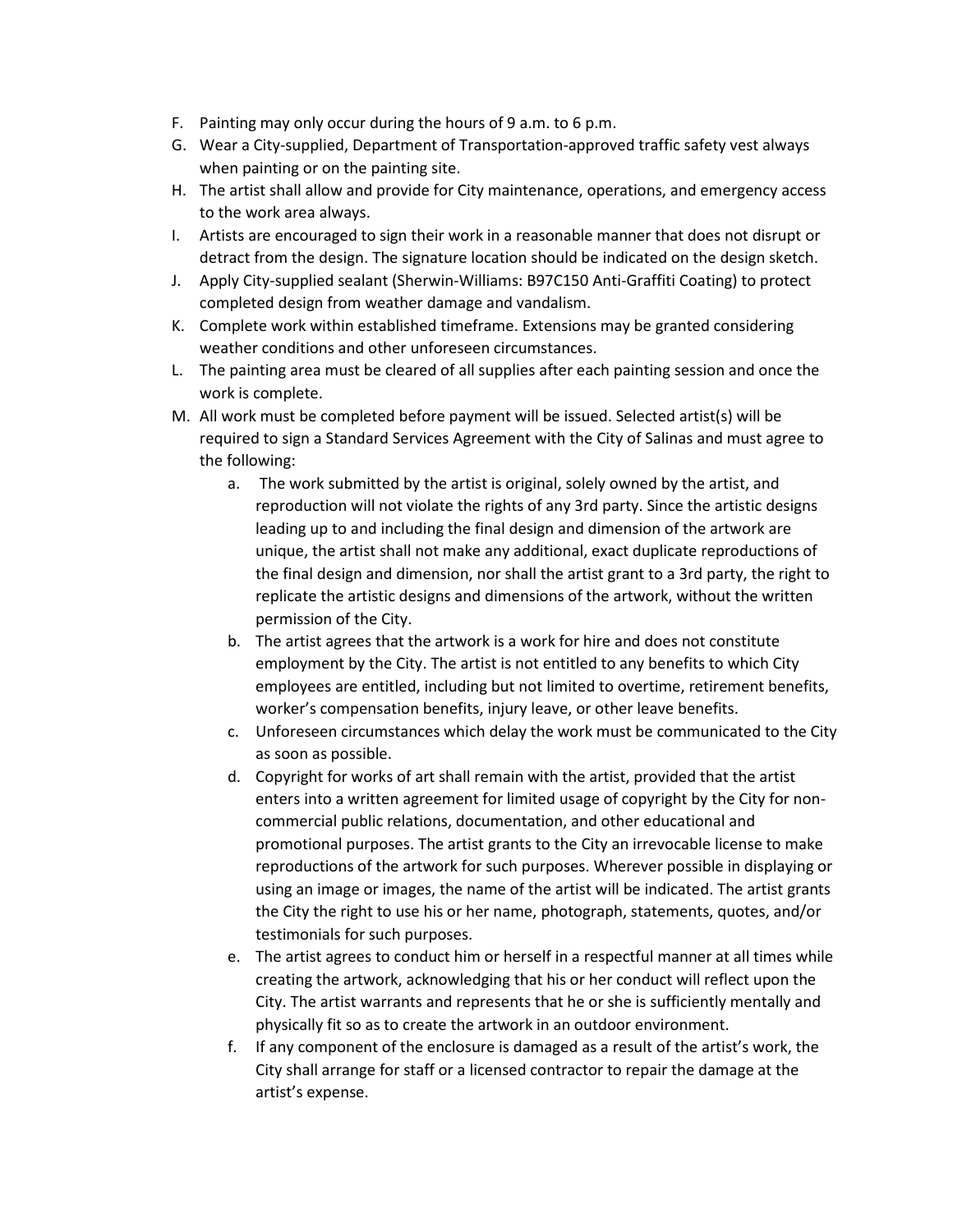- g. The City may terminate this agreement at any time and for any reason. If the agreement is terminated by the City after painting has commenced, the artist shall be entitled to reasonable compensation for work performed to date, minus any offset representing the City's damages should termination result from the artist's breach of contract.
- h. The City alone retains the right to remove, modify, and/or destroy the artwork at any time without notification of the artist to accommodate Public Works requirements, or if the appearance deteriorates due to weather, wear and tear, vandalism, or any other reason the enclosure is determined to be unsafe or unsightly. The anticipated lifespan of the work is 2-3 years, although circumstances may dictate a shorter span if necessary.
- i. The artist waives any right to royalties or other compensation beyond the initial commission.
- j. To the greatest extent allowed by law, the artist shall defend, indemnify, protect, and hold harmless the City, its elected and appointed officials, employees, agents, and insurers from and against all claims for damages, liability, cost, and expense arising out of the acts, errors, or omissions of the artist or other parties for whom the artist is legally responsible, in connection with the execution of the artwork and the artist's breach of this agreement. The artist shall have no duty to indemnify or hold harmless the City for claims, damages, liability, costs, and expenses arising from the sole negligence or willful misconduct of the City. The artist's obligations shall survive the termination of the agreement.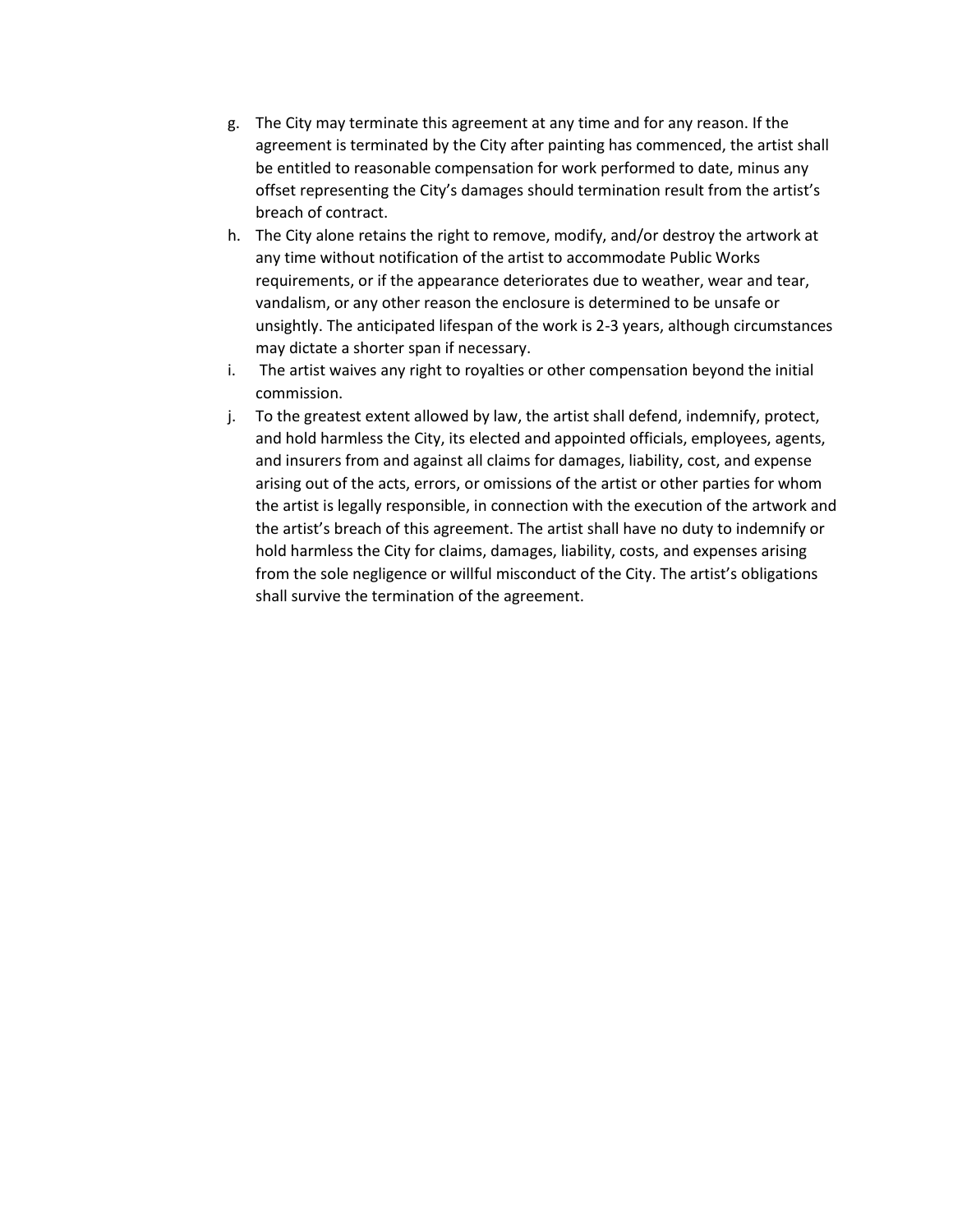# APPENDIX A

Trash Corral Panel Dimensions & Images

**Model RC 2064** for pair of 64 gallon carts height: 42" (50" including chutes) depth: 37" width: 66" side panels: 29" by 33" tall back panels: 27.5" by 33" tall door panels: 27.5" by 29" tall33"<br>PANEL 29" PANEL KETTLE CREEK CORPORATION  $37"$ MODEL RC 2064 CART CORRAL DWG # KCC-RC2064-CRTCRL MODEL RC 2064 PAGE 2 OF 3 **SIDE VIEW** REV 01 2/6/2019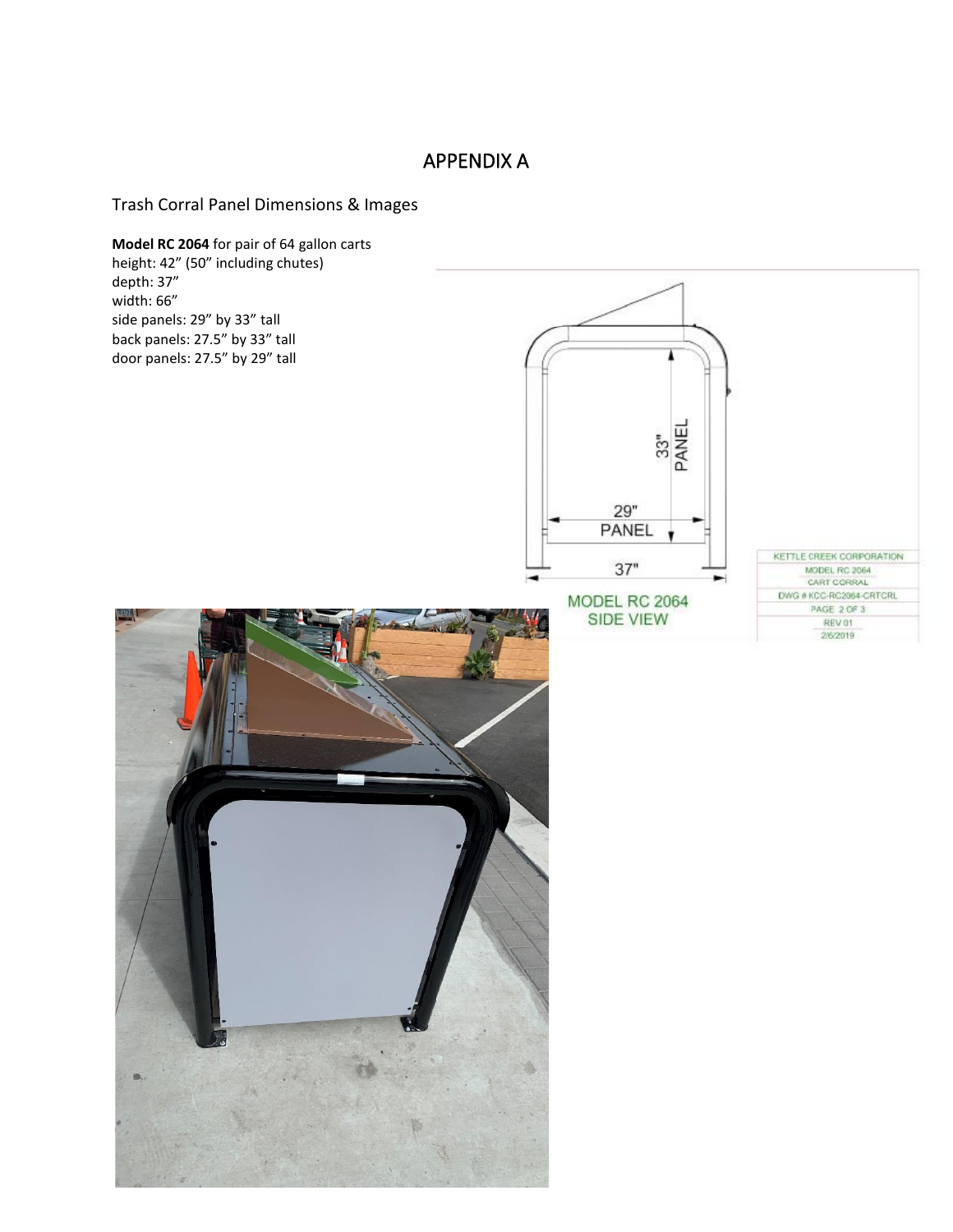